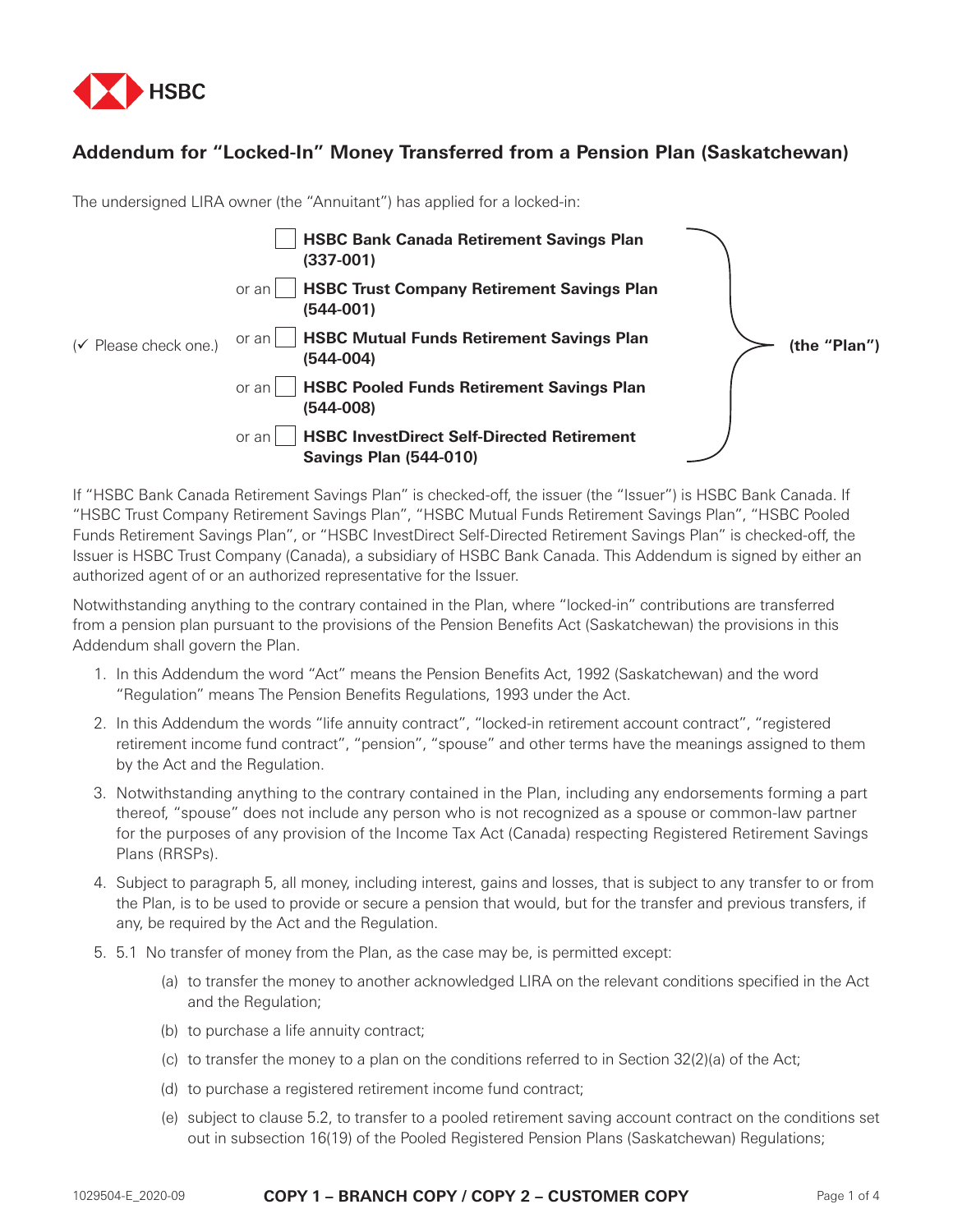- (f) to transfer to a pooled retirement income account contract on the conditions set out in subsection 17(7) of the Pooled Registered Pension Plans (Saskatchewan) Regulations.
- 5.2 If the Annuitant who was a member of the plan from which the money was transferred elects to transfer the money under paragraph 5.1(e) of this Addendum and the Annuitant has a spouse, no transfer shall be made unless the Annuitant's spouse waives his/her entitlement to a pension that complies with section 34 of the Act by delivering a written and signed waiver in Form 3 prescribed by the Regulation to the Issuer.
- 6. 6.1 Subject to paragraphs 9, 6.2 and 6.3, no withdrawal, commutation or surrender of locked-in money is permitted except where an amount is required to be paid to the Annuitant to reduce the amount of tax otherwise payable under Part X.1 of the Income Tax Act (Canada).
	- 6.2 Withdrawal of money as a lump sum is permitted if the amount of locked-in money in the contract does not exceed 20% of the Year's Maximum Pensionable Earnings in effect in the year in which the withdrawal occurs. However, the Issuer will not permit a withdrawal unless the Issuer is satisfied that the Annuitant has no other locked-in money.
	- 6.3 Withdrawal of money as a lump sum is permitted if (a) the Annuitant (i) is a non-resident of Canada as determined for the purposes of the Income Tax Act (Canada); (ii) has not resided in Canada for at least two consecutive years; (iii) provides the Issuer with written evidence that the Canada Revenue Agency has determined that the Annuitant is a non-resident of Canada for the purposes of the Income Tax Act (Canada); and (iv) completes and files with the Issuer a certificate of non-residency in Form 4 prescribed by the Regulation; and (b) if the Annuitant has a spouse, the Annuitant obtains the spouse's consent to withdrawal and waiver of entitlements in Form 5 prescribed by the Regulation and files a copy of the completed Form with the Issuer.
- 7. 7.1 Subject to paragraphs 7.2 and 15, the money in the Plan may not be assigned, charged, alienated or anticipated and is exempt from execution, seizure or attachment, and any transaction purporting to assign, charge, alienate or anticipate the money is void;
	- 7.2 Locked-in money in the Plan is subject to attachment for the purpose of enforcing a maintenance order as defined in The Enforcement of Maintenance Orders Act.

Where an amount has been attached the Issuer shall deduct from the locked-in money in the contract the lesser of (a) the amount attached and (b) the remainder of the locked-in money in the contract, and no more than \$250 as the cost to the Issuer of complying with the attachment. The Issuer will also deduct the total amount of taxes, if required, as a result of the attachment.

Where an amount has been attached, the Annuitant has no further claim to any pension respecting the amount attached and the Issuer is not liable to any person because it made payment pursuant to the attachment or entitlement.

- 8. The Issuer hereby acknowledges that the pension to be provided to the Annuitant who:
	- (a) was a member of the plan from which the money was transferred, and
	- (b) has a spouse at the date when the pension commences,

shall comply with Section 34 of the Act, unless the spouse waives the entitlement in the manner and in the form required by the Act and the Regulation.

- 9. Subject to paragraph 8, a lump sum payment or a series of payments may be made to the Annuitant where a physician certifies that due to a mental or physical disability, the life expectancy of the Annuitant is shortened considerably.
- 10. Money in the Plan will be invested in a manner that complies with the rules for the investment of RRSP money contained in the Income Tax Act (Canada) and the Regulations thereunder and will not be invested, directly or indirectly, in any mortgage in respect of which the mortgagor is the Annuitant or the parent, brother, sister or child of the Annuitant, the spouse of the Annuitant or the spouse of the parent, brother, sister or child of the Annuitant.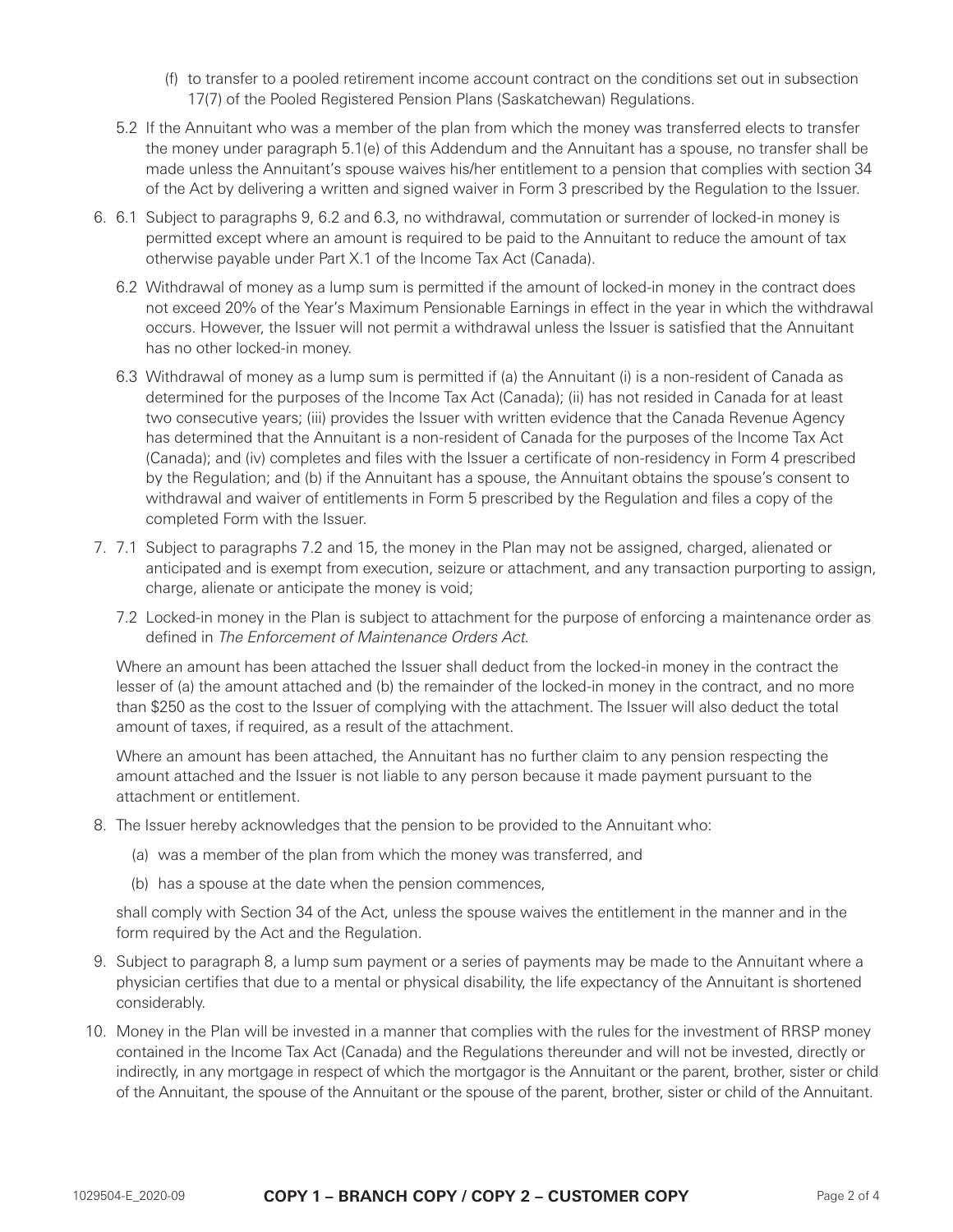- 11. Where money in the Plan is paid out contrary to the Act or this Addendum, the Issuer will provide or ensure the provision of a pension in the amount of the pension that would have been provided if the money had not been paid out.
- 12. The Issuer, before transferring out money from the Plan pursuant to paragraph 5 of this Addendum, will advise the transferee financial institution in writing of the locked-in status of the money and make its acceptance of the transfer subject to the conditions provided for in the Regulation and this Addendum.
- 13. If the Issuer does not comply with paragraph 13 and the transferee financial institution fails to pay the money transferred by the Issuer in the form of a pension or in the manner required by the Regulation and this Addendum, the Issuer will provide or ensure the provision of the pension referred to in paragraph 11.
- 14. The Plan shall be subject, with any necessary modification, to the division on spousal relationship breakdown provisions in Part VI of the Act.
- 15. On the death of the Annuitant referred to in paragraph 8(a) of this Addendum:
	- (a) the surviving spouse is entitled to the money in the Plan;
	- (b) if there is no surviving spouse, then the designated beneficiary is entitled to the money in the Plan;
	- (c) if there is no surviving spouse or designated beneficiary then the Annuitant's estate is entitled to the money in the Plan;
	- (d) the money in the Plan will be transferred to the surviving spouse, designated beneficiary or the Annuitant's estate in accordance with paragraphs (e) to (h) below;
	- (e) a surviving spouse may, within 180 days following the day on which proof of death of the Annuitant is provided to the Issuer elect to (i) transfer the money in the Plan in accordance with section 32(2) of the Act; or (ii) receive a lump sum payment equal to the money in the Plan;
	- (f) if the Annuitant dies leaving no surviving spouse, the money in the Plan will be paid in a lump sum to a designated beneficiary or if there is no validly designated beneficiary, then to the Annuitant's estate;
	- (g) an Annuitant's spouse may, at any time before the Annuitant's death: (i) waive entitlement as a spouse by delivering a written and signed waiver to the Issuer in the form as authorized by the Regulations provided that the spouse has the right to revoke any such waiver by delivering a written and signed notice of revocation to the Issuer;
	- (h) if a waiver is in effect on the date of death of the Annuitant, paragraph 16(f) applies as if the Annuitant died leaving no surviving spouse.
	- (i) if money from the Plan is used to purchase a life annuity it shall be in accordance with paragraph 60 (1) of the Income Tax Act (Canada).
- 16. No money that is not locked-in will be transferred to or held under the Plan unless the locked-in money is to be held in a separate account which will contain only locked-in money.
- 17. If the Annuitant has not provided the Issuer with the necessary documentation to start a pension, the Issuer will, before the end of the calendar year in which the Annuitant attains the age of 71 years or such other age as prescribed by the Income Tax Act (Canada),
	- (a) purchase an immediate life annuity contract, as stipulated in subsection 146 (1) of the Income Tax Act (Canada), for the Annuitant, or
	- (b) transfer the money to an acknowledged RIF on the relevant conditions specified in the Act and Regulation.
- 18. A life annuity contract purchased with the money in the Plan may not vary according to the sex of the Annuitant.
- 19. The conditions of this Addendum shall take precedence over the provisions in the applicable agreement or declaration of trust governing the Plan in the event of conflicting or inconsistent provisions.